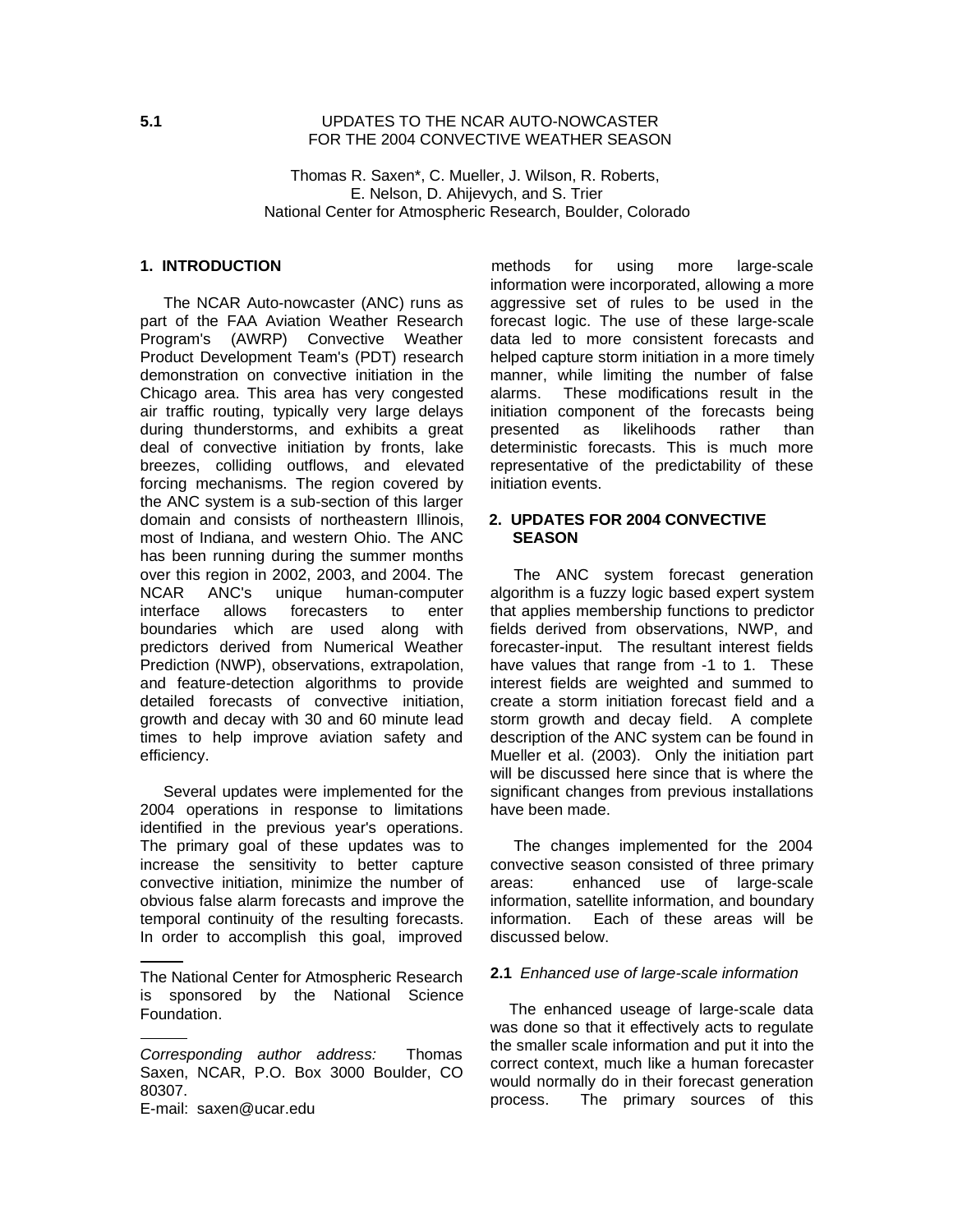additional information comes from the Rapid Update Cycle (RUC) model and surface-based (METAR) analyses. Some key characteristics of the RUC and surface fields that proved beneficial to the forecasts include the slower evolving nature of the input fields (which helps add more temporal consistency to the forecasts) and the use of these fields in both a positive and negative sense (which helps by eliminating areas where convection is not likely and enhancing areas where the large-scale environment is more conducive to convective development).

The RUC fields that are used include the maximum Convective Available Potential Energy (CAPE) found between 850 and 700 mb, the mean Relative Humidity (RH) between 875 and 625 mb, the frontal likelihood field (which is a unitless field based on low-level gradients in equivalent potential temperature and vorticity), and the vertical sum interest field (which is a count of the number of unstable layers in the vertical column).

Figure 1 shows a schematic of the forecast logic used for storm initiation. In previous years, only the information above the white dashed line were included in the forecast logic. Table 1 gives a listing of data sources, predictor fields, and weights that were used for the 60 minute initiation forecasts. There were 3 initiation thresholds at 0.7, 0.9, and 1.2 (with higher levels indicating higher likelihoods of initiation).



Figure 1 Schematic depicting the types of information utilized in the initiation forecast generation.

**Table 1.** Listing of data sources, predictor fields, and weights for the 60 minute initiation forecasts. Values in parenthesis are for times when satellite data is obscured and thus not utilized. VDRAS stands for Variational Doppler Radar Analysis System (Sun and Crook, 2001) and TITAN stands for Thunderstorm Identification, Tracking, Analysis, and Nowcasting (Dixon and Weiner, 1993)

| Data<br>Source                  | <b>Predictor</b><br><b>Field</b>                 | Weight |
|---------------------------------|--------------------------------------------------|--------|
| <b>RUC</b>                      | CAPE (max. value<br>between 850 and<br>700 mb)   | 0.17   |
|                                 |                                                  | (0.19) |
| <b>RUC</b>                      | RH (average<br>between 875 and<br>625 mb)        | 0.17   |
|                                 |                                                  | (0.19) |
| <b>RUC</b>                      | <b>RUC: Frontal</b><br>Likelihood                | 0.16   |
|                                 |                                                  | (0.18) |
| <b>RUC</b>                      | <b>RUC: Vert Sum</b><br>Interest                 | 0.1    |
|                                 |                                                  | (0.1)  |
| METAR-<br><b>RUC</b>            | <b>Surface Lifted</b><br>Index                   | 0.2    |
|                                 |                                                  | (0.2)  |
| <b>METAR</b>                    | Surface:<br>Divergence                           | 0.08   |
|                                 |                                                  | (0.08) |
| Boundary -<br><b>VDRAS</b>      | Boundary: MaxW                                   | 0.2    |
|                                 |                                                  | (0.21) |
| Boundary -<br><b>RUC</b>        | <b>Boundary Relative</b><br><b>Steering Flow</b> | 0.2    |
|                                 |                                                  | (0.21) |
| Boundary -<br><b>TITAN</b>      | Boundary:<br><b>StormInit Locations</b>          | 0.25   |
|                                 |                                                  | (0.30) |
| Boundary                        | <b>Boundary Collision</b>                        | 0.12   |
|                                 |                                                  | (0.14) |
| <b>GOES</b><br><b>Satellite</b> | Clouds: Clear                                    | 0.4    |
|                                 |                                                  | (0.4)  |
| <b>GOES</b>                     | Clouds: Cu/Cug                                   | 0.15   |
|                                 |                                                  | (NA)   |
| <b>GOES</b>                     | IR Rate of Change                                | 0.2    |
|                                 |                                                  | (NA)   |
| Topography                      | Lake                                             | 0.1    |
|                                 |                                                  | (0.1)  |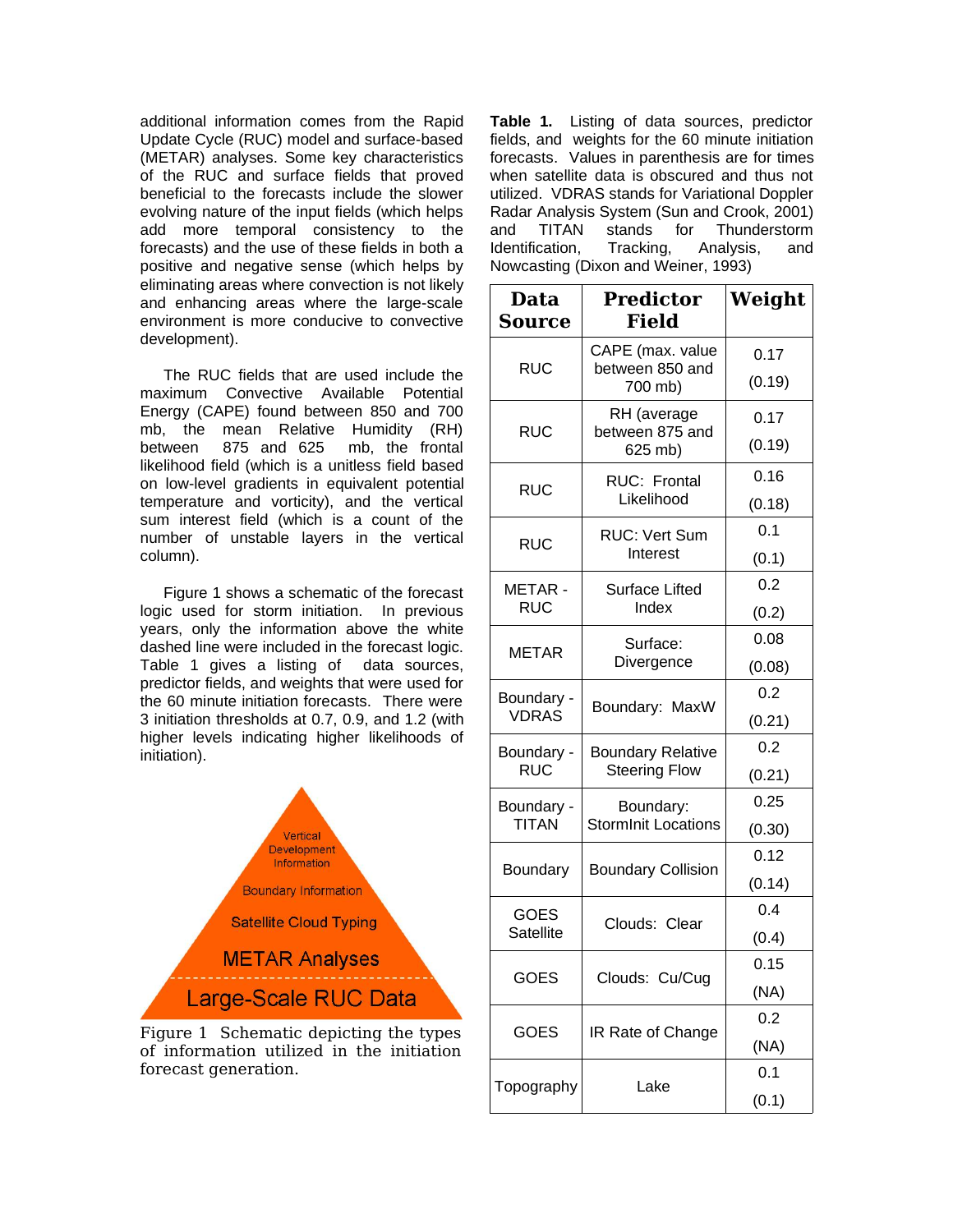# **2.2** Enhanced use of satellite information

In 2004 the satellite data was used to a larger degree also. This was done by having two separate sets of initiation logic (Note the two sets of weights in Table 1) which were switched to at the appropriate times. This was done via an algorithm that monitored high cloudiness over the domain and then switched to the appropriate setup (if not a significant fraction of high clouds then use the logic which includes all the satellite fields, if there was a significant fraction of high clouds then the IR Rate of Change and Satellite Cu/Cug fields were not used). This is important since the use of these fields during periods when there is a large amount of high cloudiness generally results in interest fields that are not really representative of the signals that they are meant to detect, especially the IR Rate of Change field which has been shown to be especially useful when used in appropriate conditions (Roberts and Rutledge, 2003).

### **2.3** Enhanced use of boundary information

The boundary information that was utilized was the combined boundaries from the automated detection algorithm (COLIDE) and those entered by the users in real-time. The users could enter boundaries with a simple interface via the data display. Once entered at two time periods, the system continued to extrapolate the entered boundaries until the user deleted them. The user could also modify existing boundaries by either re-entering them at any time or by modifying their speed.

The combination of the increased usage of large-scale information with the enhanced usage of the satellite data has allowed for the boundary information to be used more aggressively in the forecast logic. This has lead to much more timely forecast of convective initiation with reduced areas of false alarms. The initiation component of the forecast is depicted as regions of likelyhood whereas the growth and decay component is more deterministic. The reason for differentiating the forecasts is that there is much more uncertainty in the initiation component compared to the growth and decay component. Examples of how the final forecast field is presented can be seen in Figs. 2C and 4. Results using the above described updates will be discussed in the following section.

### **3. RESULTS**

Several cases from 2003 were initially used to do some tuning prior to the 2004 convective season. One time period from these will be shown here along with an example and statistics from the 2004 real-time operations.

The first example, shown in Figure 2, is an example of a 60 minute initiation forecast from 04 July 2003. During this time period, the full suite of satellite data was being used and storms develop along the SW-NE oriented cold front. The forecast field shown in Fig. 2C shows the two components of the forecast, the gray-shades are the initiation component and the orange/yellow/red shades are the growth and decay component.

Figure 3 shows the individual interest fields that went into making this forecast. It can be seen that no one individual field or data source really controls the forecast, it is the combination of all the pieces of information. It can be seen though that for this case, the RUC average RH field and the satellite clear field do help eliminate potential false alarms, especially out ahead of the cold front.

The next case is from the summer 2004 real-time ANC system, specifically an example of a 60 minute initations forecast from 27 May 2004. The forecast field is shown in Fig. 4, with the blue contours indicating the 35 dBZ areas 60 minutes in the future (green contours are the current 35 dBZ areas). Not that in the SW corner of the domain, there is an initiation forecast that has been produced well in advance of any convective development.

Figure 5 shows the time series plots for the statistics for this particular day. The statistics that are shown include the areal coverage at the forecast validation time, the Critical Success Index (CSI), the Probability of Detection (POD), and the False Alarm Ratio (FAR), where:

- CSI = Successes/(False alarms + Failures + Successes)
- POD = Successes/(Successes + Failures)
- FAR = False Alarms/(False Alarms +
	- Successes)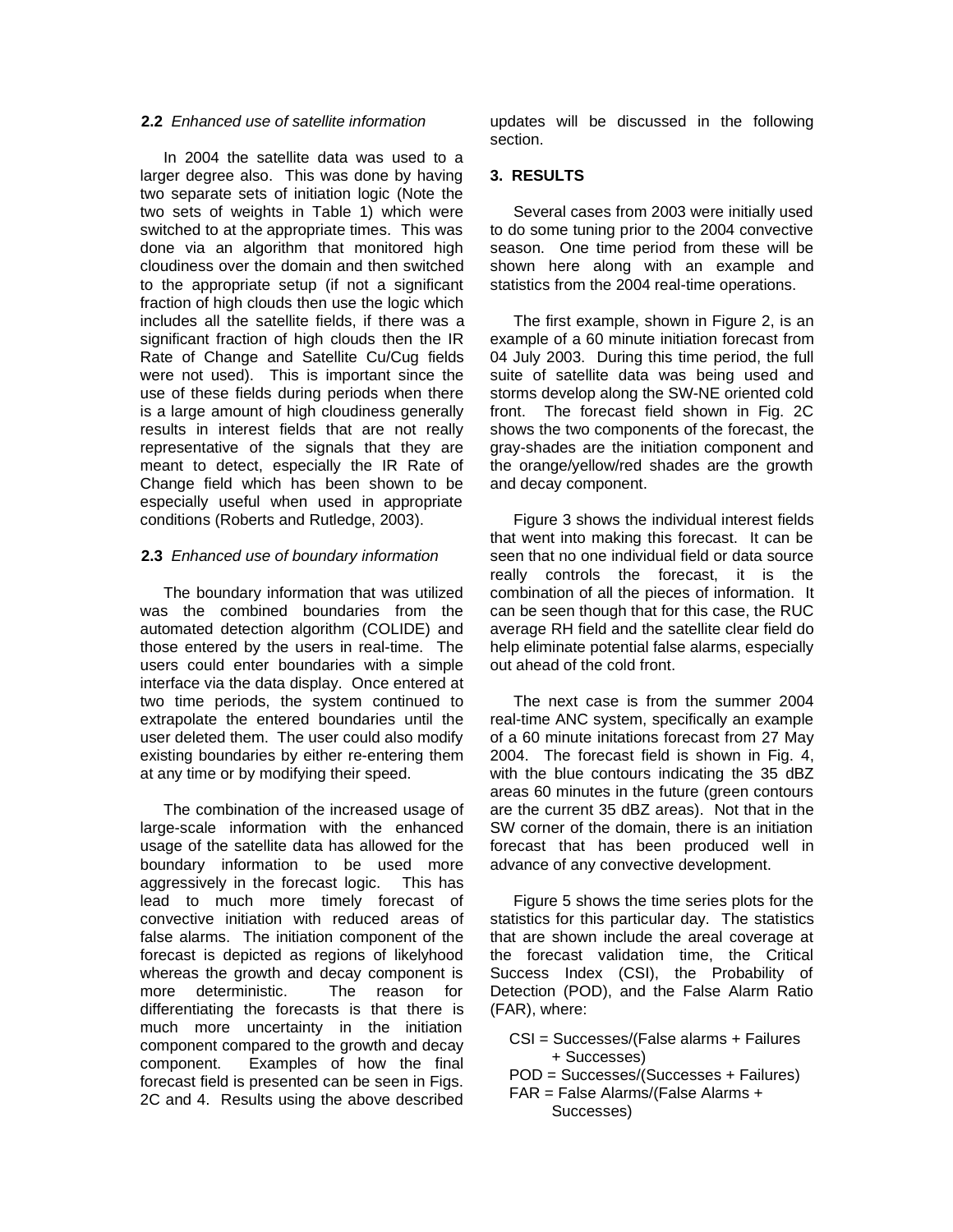

Figure 2 Depiction of a case from 04 July 2003. Fig. 2A shows the reflectivity at forecast time with boundary locations (yellow) and their 60 minute extrapolated positions (magenta) and the 60 minute forecast contour. Fig. 2B shows the reflectivity at forecast valid time and Fig. 2C shows the actual forecast field.

One can see that during the rapid areal expansion phase (from about 19Z to 00Z when a line of storms develop along the E-W boundary across southern Illinois), the ANC forecasts showed significant skill over the extrapolation only forecast with 5 to 10% improvements in CSI and 30 to 40% improvements in POD.

This is also the time period when a user was available to enter boundaries and it can be seen that after about 00Z, the ANC forecast statistics match very closely the extrapolation forecasts (due to no human-entered boundaries being included). This illustrates the potential enhancements that can be achieved when a human is allowed to interact with the automated algorithms. Had the human not been present to enter the boundaries during the initiation/growth time period, the skill of the ANC forecasts would have been much closer to that of extrapolation since boundaries are a crucial part of the ANC logic.

#### **4. SUMMARY**

This paper summarized modifications made to the ANC to increase the timeliness of initiation forecasts, while still maintaining temporal continuity and minimizing the number of sporadic, obvious false alarms. For the most part, these objectives were met, but further enhancements based on the lessons learned from this season will be explored. Ideas include further use of additional largescale fields to further refine both the initiation and growth and decay fields, adding the ability for users to enter polygons that can be used in the forecast logic, and further enhancements in the use of satellite products.

This year's operations also marked a change in the way the ANC system represented it's final forecast field where the initiation areas were generally much smoother and broader than they have been in the past and this part of the forecast should be thought of more like a likelihood (or probabilistic) forecast rather than a deterministic forecast. This sort of representation matches much more closely the predictability of these sort of phenomena compared to extrapolation (or growth/decay) forecasts which are much more predictable.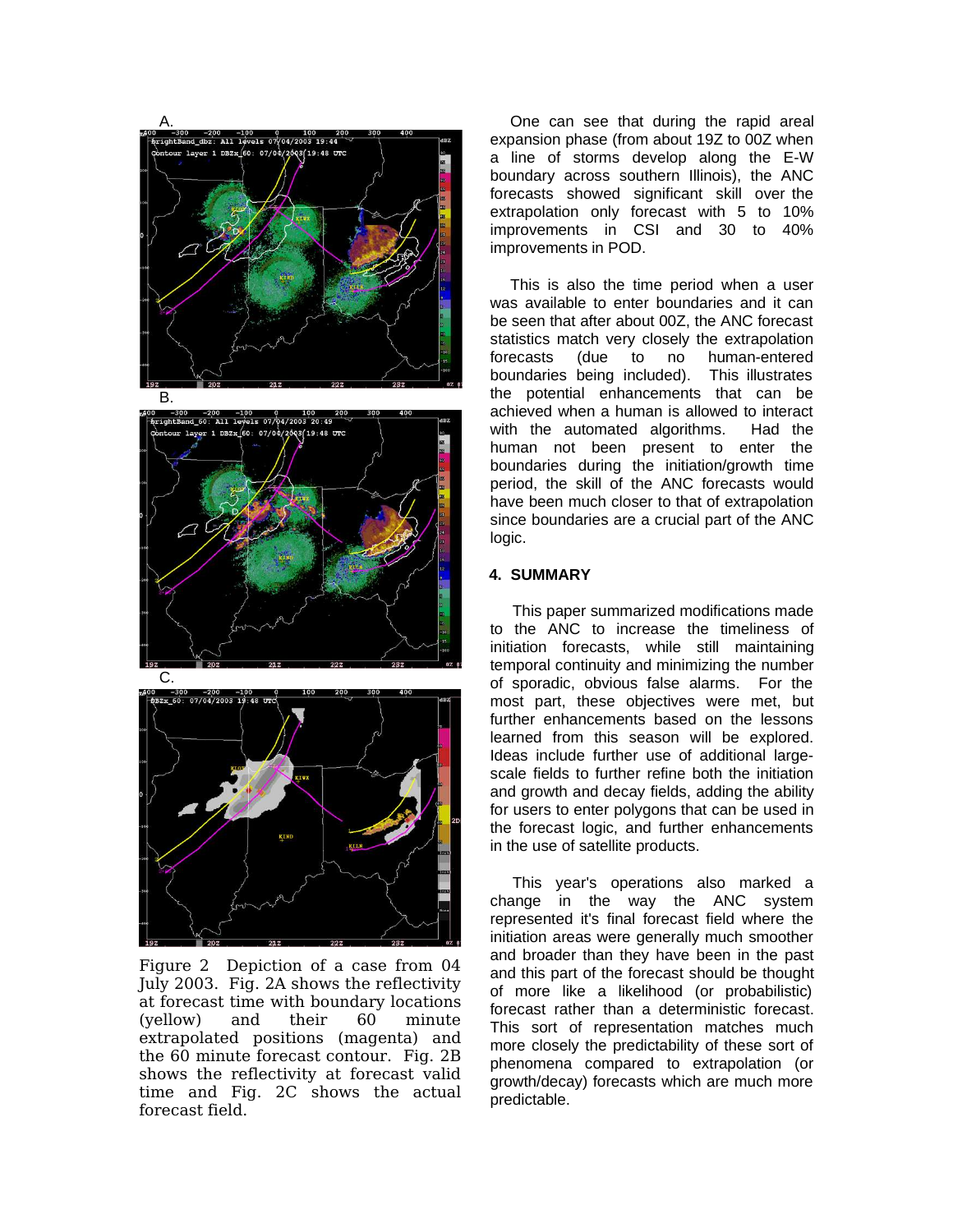

Figure 3 All the interest fields used to generate the forecast shown in Fig. 2 are dipicted. Warm colors represent positive values and cool colors represent negative values. The final forecast field is provided at the top center.



35 dBZ level 60 minutes into the future and the green countours are the same contour only at forecast time.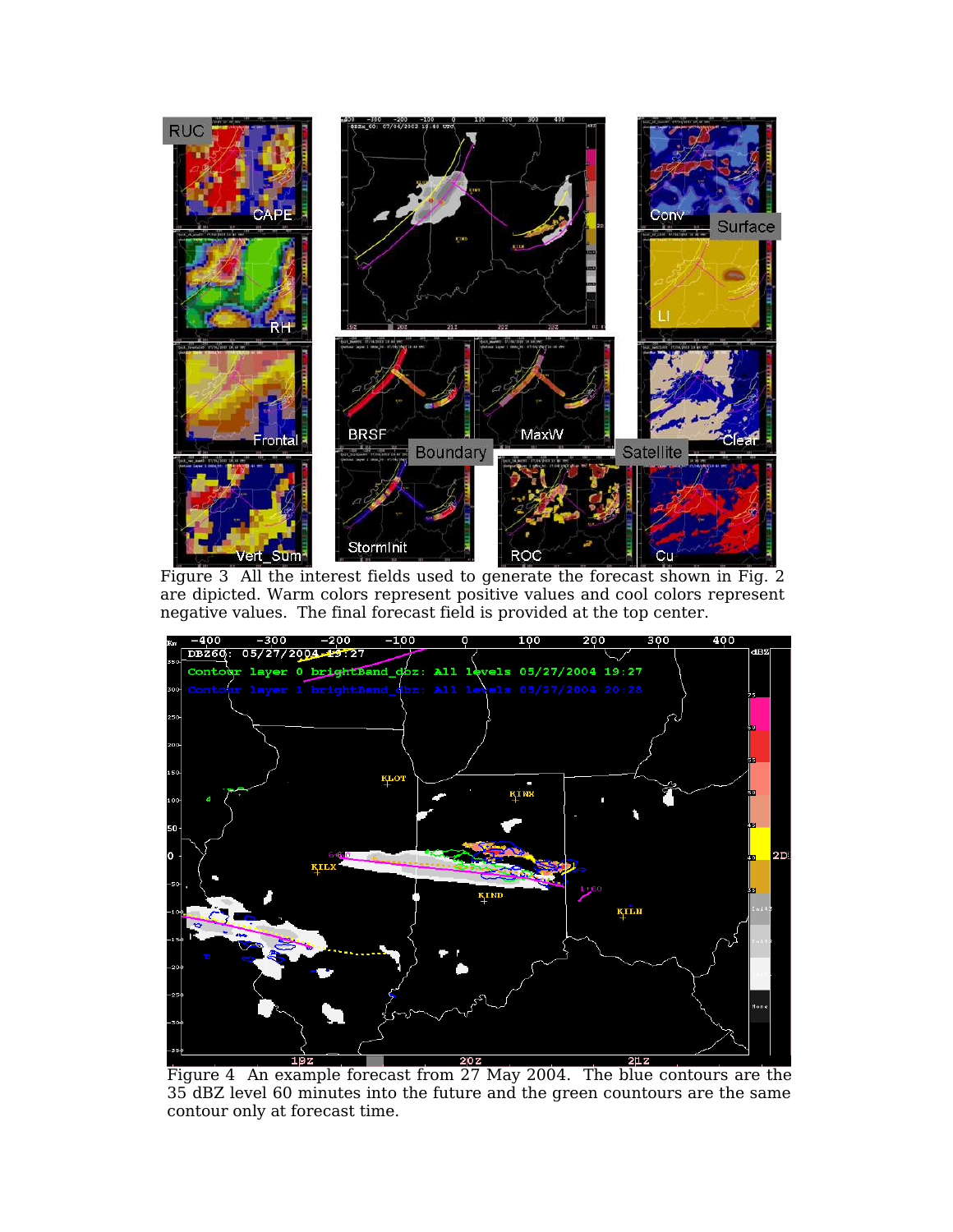It also was evident that having a human user available to interact with the real-time system by entering boundaries that are diffucult for the automated algorithm to detect, can lead to beneficial results. There were numerous cases from 2004 that showed significant improvements over extrapolations forecasts during the early initiation phases. This was largely due to a human user entering boundaries that otherwise would not have been included in the system.

Acknowledgments. FAA support is currently through the Aviation Weather Research Program (AWRP) as part of the Convective Weather Product Development Team.